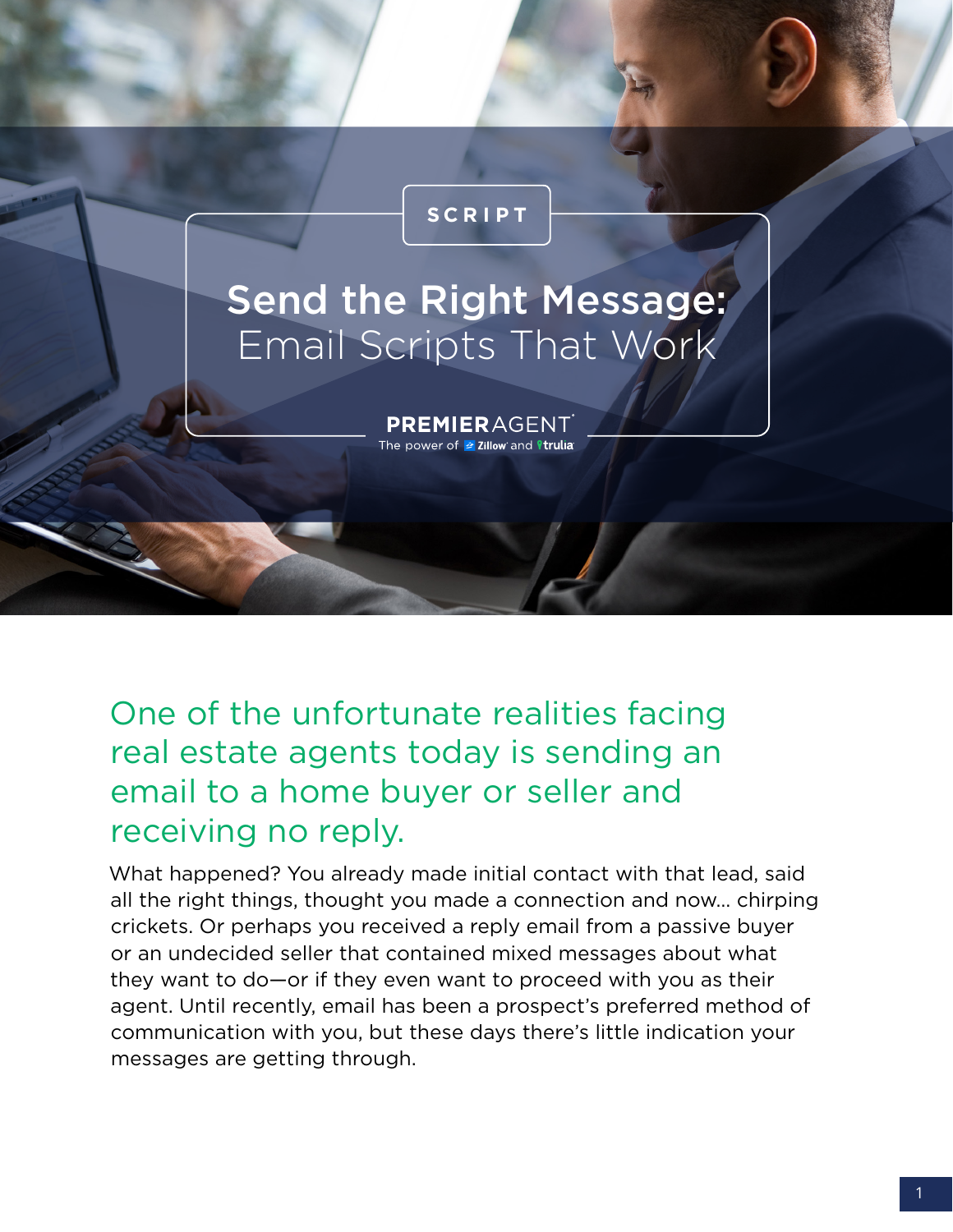Not every email will be opened or responded to, but name recognition through repetition can prompt a prospect to reach out to you months, even years, after your initial contact. At the end of the day, you're looking for a response—any response—to help you better manage your leads. How can you craft an email that will get your lead's attention? Use these helpful scripts to make your message compelling enough for a lead to open, read and take action.



You might have already emailed a buyer to introduce yourself and your services, but you haven't heard back yet. Your next email can pick up the previous conversation where you left off. To avoid sounding too aggressive, be sure to reiterate the topic you and the buyer discussed earlier.

#### Second contact with a buyer

**Subject:** Your question on Zillow

Hi, *[contact name]:*

Thanks again for contacting me about the house at *[address]* on *[conversation date].* I emailed you about going around to take a look at it, and possibly other houses in the area, so I'm checking in for a good time to schedule that. What is the best way to connect with you: text, email or cellphone? You can reply back to this email, or give me a call or text at *[your number]*, and we'll get started finding your next home.

Talk to you soon,

*[Your signature]*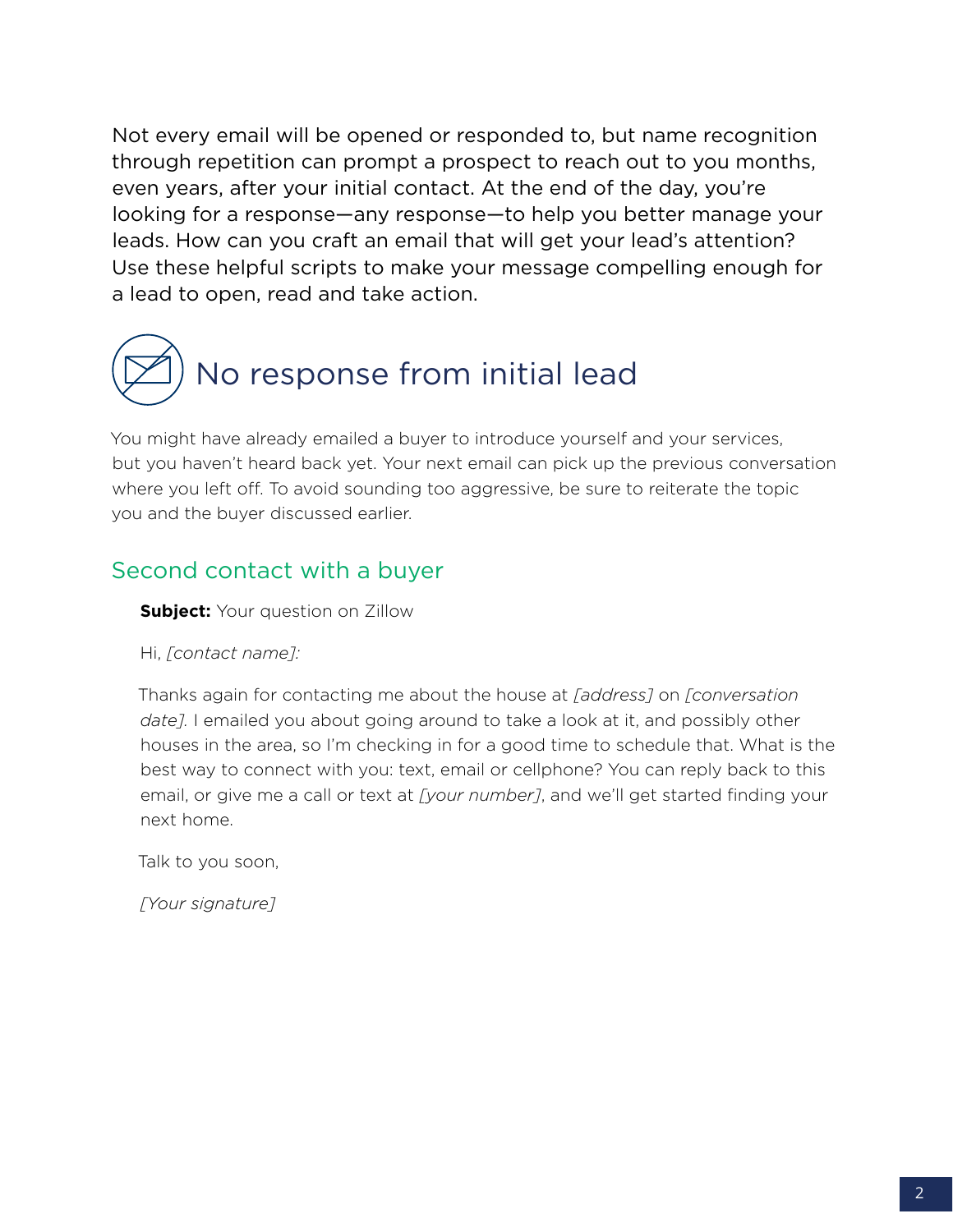#### Second contact with a passive buyer or a buyer you sent listings to

**Subject:** Your interest in *[neighborhood/city]*

Hi, *[contact name]*:

Thanks again for taking a minute to chat with me on *[conversation date]*. I understand not feeling ready to look at properties: It's a big decision and there is a lot to think about. After we spoke, I set you up to receive an occasional email with listings similar to what we discussed. I'm hoping they piqued your interest, so shoot me an email or give me a call at *[your number]* to chat; I want to make sure I'm sending you what you need.

Thanks again for your time. If you have any questions, please let me know!

*[Your signature]*

#### Second contact with seller

**Subject:** *[Contact name]*, let's chat about selling your home

Hi, *[contact name]*:

Thanks again for taking a minute to chat with me on *[conversation date]* about selling your home. I strive to make the selling experience as comfortable and enjoyable as possible. Is *[previously discussed date range]* still your timeline for selling your home?

I will create a custom home valuation report for your property and get in touch with you shortly with the finished report. In the meantime, please visit my website *[website link]* or, if you have any questions, feel free to email or call me at *[your number]*.

Thanks again for your time!

*[Your signature]*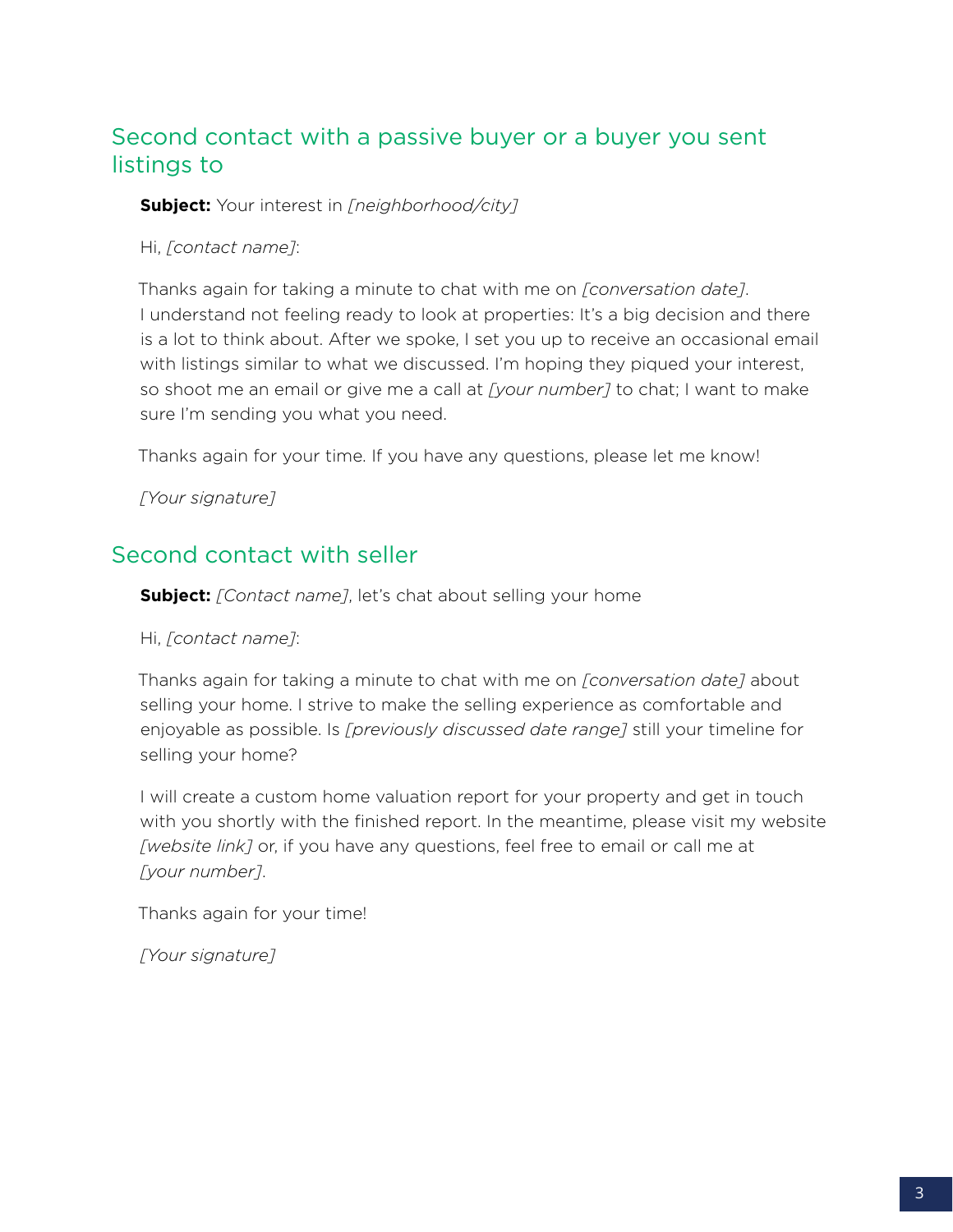## Prompting action from a buyer !

Somewhere along the line, there are interim steps you need to take on the path between converting a passive buyer and receiving the commission check. When you identify where a passive buyer is in their process, you can request for more specific information in your emails to nudge them toward closing.

### Offer to hook up buyers with lenders

This is a good way to see how prepared buyers are to act, and an email from you gives them time to really think about it. If a buyer isn't ready to talk about mortgages and how much they can afford to spend, they're definitely not ready to look at homes.

The financing component is an easy topic to float because, since lending isn't your primary role as a real estate agent, it's clear you don't benefit by asking the buyer about it. Instead, you position yourself as knowledgeable, well connected and action-oriented.

**Subject:** *[Contact name]*, finding your dream home

Hi, *[contact name]*:

Thanks again for contacting me about the house at *[address]* on *[conversation date]*. I'm looking forward to helping you find your dream home!

I'd like to take you to see some listings, but I want to make sure I've found the right ones for your price range. Have you spoken with a lender about getting pre-qualified? If not, I have a great lender that I partner with. May I give her your email or phone so she can contact you?

Thanks for getting back to me; it will really help get the ball rolling!

*[Your signature]*

Offering to connect buyers with lenders also gives you a natural opportunity to follow up later with buyers.

**Subject:** *[Contact name]*, finding your dream home

Hi, *[contact name]*:

Thanks again for contacting me on *[conversation date]* about the house at *[address]*. I'm looking forward to helping you find your dream home!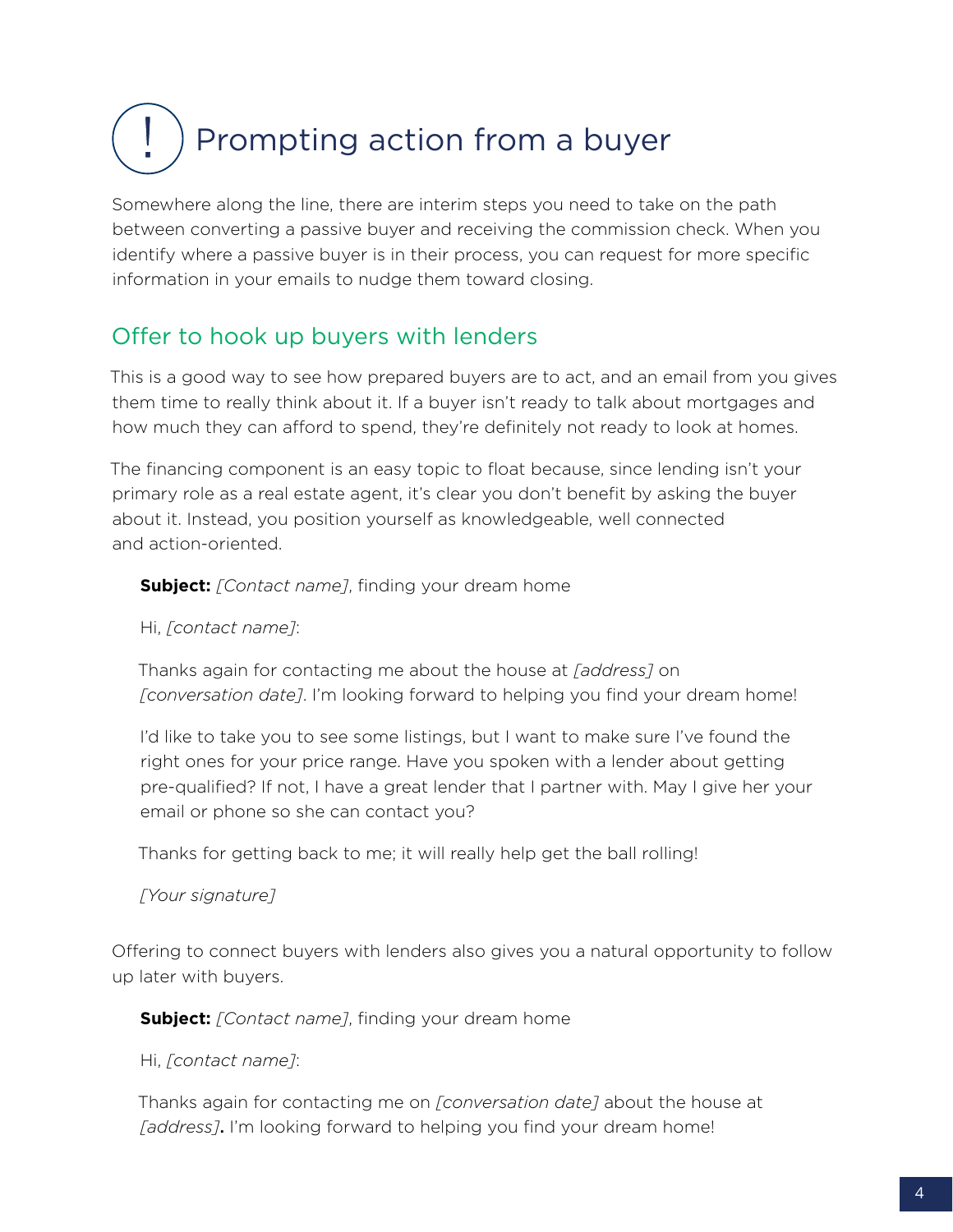When we spoke *[X weeks or months]* ago, you weren't ready to talk to a lender, so I'm just following up to see where you are. If you've had that conversation, let me know what your price range is and I'll schedule us to go view some listings. When is the best time for you?

If you haven't been pre-qualified yet, I have a great lender that I partner with. May I give her your email or phone so she can contact you?

Thanks for letting me know what your status is so that we can get started on the next step.

*[Your signature]*

#### Define a buyer's needs versus their wants

There can be a huge difference between what a buyer needs to have versus what they'd like to have. Be specific in your emails when asking for clarification so that you know what the buyer is looking for and to show that you were paying attention during your previous conversation.

**Subject:** *[Your name]* here with a quick question

Hi, *[contact name]*:

Thanks again for taking a minute to chat with me on *[conversation date]* about buying a home. I'm sure I can help you find one you will love. I have just a couple questions to help me identify the right listings to send you:

- "You mentioned wanting three bedrooms—do you still need it to be three? Would two bedrooms suffice?"
- "Since we last touched base, has there been any change regarding the length of the desired commute you mentioned?"

Thanks for taking a moment to reply; it will really help me narrow down the search for your dream home!

#### *[Your signature]*

Limit the number of clarifying questions—or requests for action—to, say, three at a time so that you don't overwhelm the client. A shorter email with a clear CTA (call to action) may prompt a client to realize that complex or extensive action isn't required, and they might act on it sooner.

Always let the buyer or seller know you're asking these questions because you're trying to better understand their needs.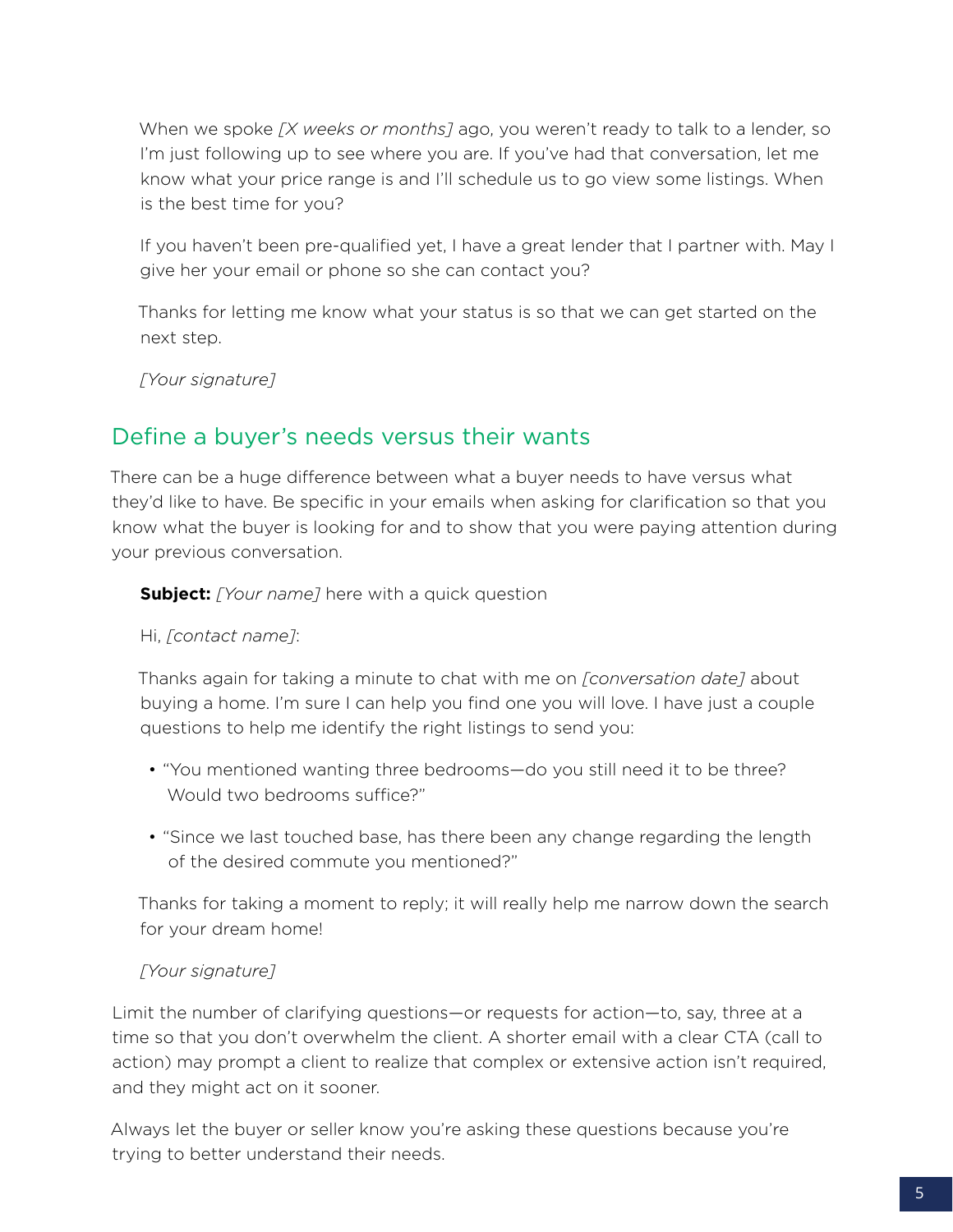#### Email don'ts

- Don't give up on leads, ever. (Unless they ask you to stop contacting them, which you have to honor.)
- Don't wait to respond immediately.
- Don't pressure a buyer or seller.
- Don't remind or berate them about not responding to your messages.
- Don't threaten to stop sending emails.
- Don't be vague; remind them of your previous communication and be specific in what you're telling/asking of them.
- Don't make your email work too hard. If you've reached a second paragraph or bullet point, stop. It's a great excuse to send them another email.
- Don't neglect to include a CTA.
- Don't forget to tell them why you need them to respond. ("If I don't hear from you, I'll keep sending you the same types of listings and hope they're what you're still looking for.")
- Don't underestimate the impact of a previous email. You may very well have made an impression on them and they're simply taking time to make a decision.
- Don't ignore a buyer or seller's preferred communication method.
- Don't tell them you did any online research about them.
- Don't put it in an email if you don't want a paper trail.



According to the [Zillow Group Report on Consumer Housing Trends,](http://www.zillow.com/research/zillow-group-report-2016-13279/#researchsell) 51 percent of sellers using an agent consider multiple agents. Clearly, making a good in-person connection is crucial to winning the battle for that seller's listing.

Most of the initial conversations you have with sellers will be about the value of their homes and their motivation for moving. Are they selling because they're relocating, downsizing, upsizing or retiring? You will need to provide sellers with insight into both pricing and motivation.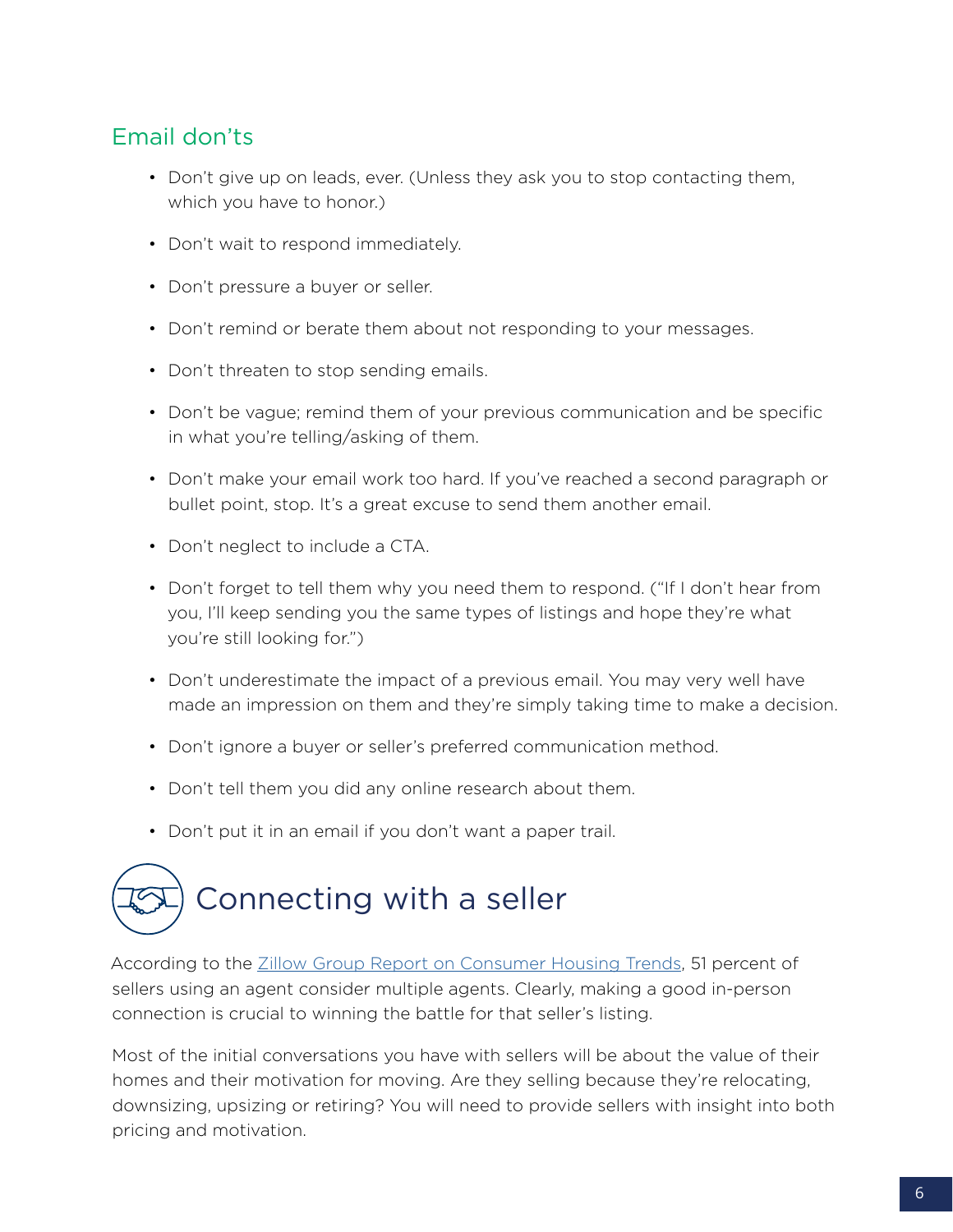#### Set up an appointment with a seller

Since you can't valuate a home before seeing it, emailing to set up a time to view the seller's home is a great opportunity to reach out again.

**Subject:** *[Contact name]*, let's talk about your home's value

Hi, *[contact name]*:

Thanks again for taking a minute to chat with me on *[conversation date]* about selling your home. I would love the opportunity to help you navigate this process. I have a few questions that will help me better understand your needs:

- "I remember you were looking to upgrade your residence. Were you interested in more space or amenities?"
- "Is there a particular neighborhood you would like to move into?"

When is a good time for me to stop by to chat further with you and valuate your home?

Talk to you soon,

*[Your signature]*

#### Offer home selling tips

You can also use an email to offer tips on preparing a seller's house for showing or improving its curb appeal. In this case, using links to direct them to more information is entirely appropriate.

**Subject:** *[Contact name]*, here are some tips to attract more buyers

Hi, *[contact name]*:

In our last conversation about selling your home, we talked about making some tweaks that would really make your house pop with buyers, so I'm sending you a few links to articles with tips and ideas to help you get started:

- [5 Ways to Improve Your Home's Curb Appeal](http://www.zillow.com/blog/5-ways-to-improve-curb-appeal-149816/)
- [8 Home Improvements to Boost Your Chances of Selling](http://www.zillow.com/blog/8-improvements-to-sell-home-148390/)
- [Web Appeal—It's the New Curb Appeal](http://www.zillow.com/blog/web-appeal-its-the-new-curb-appeal-9634/)